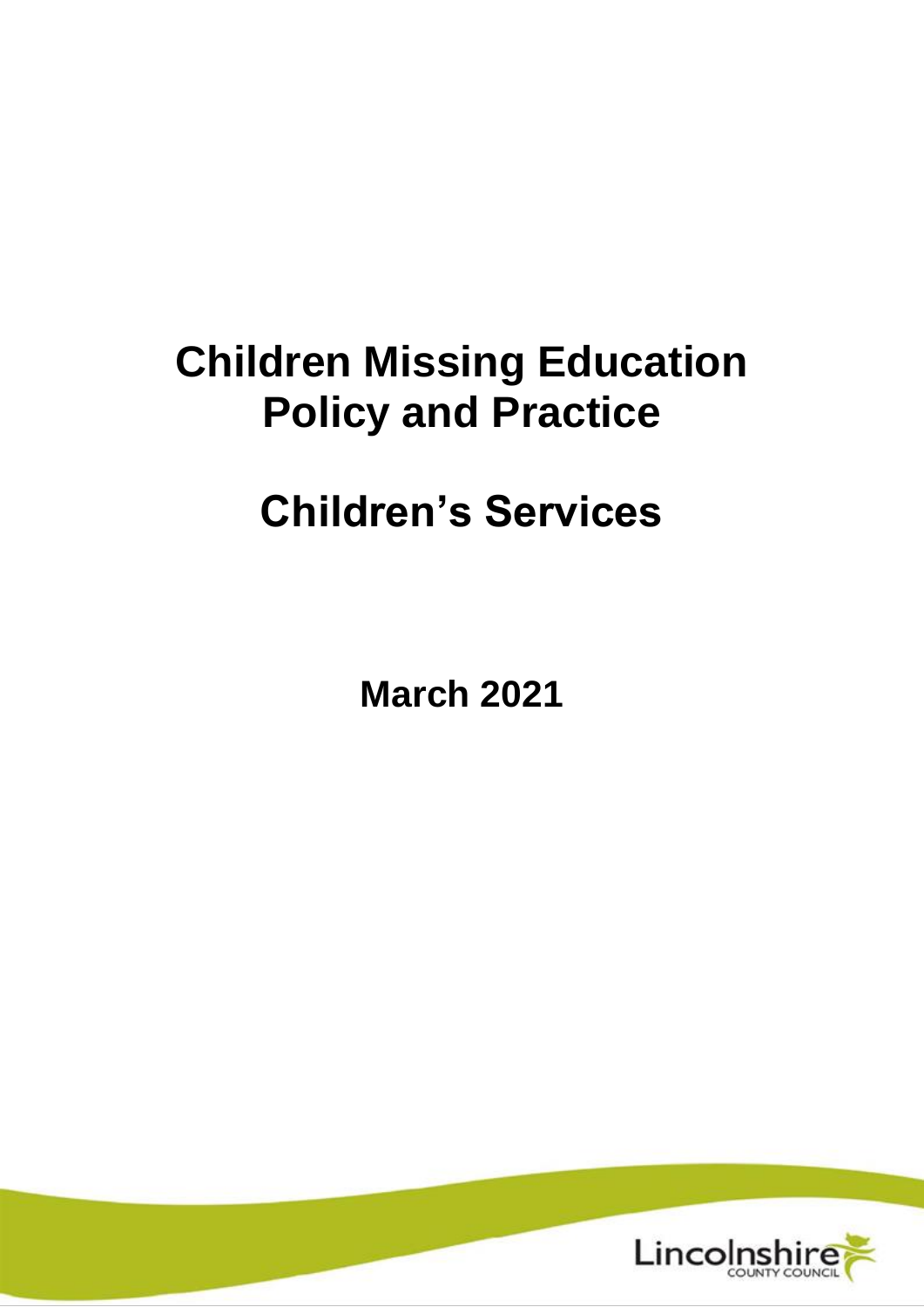### **Contents**

- **1. Introduction**
- **2. Legal Context**
- **3. Purpose of the CME Policy**
- **4. Aim of the CME Policy**
- **5. Definition of Children Missing Education**
- **6. Definition of Children at Risk of Missing Education**
- **7. Why children go missing from education**
- **8. The role of the Inclusion and Attendance Team**
- **9. Children that are found but not in education**
- **10. Children that are not found**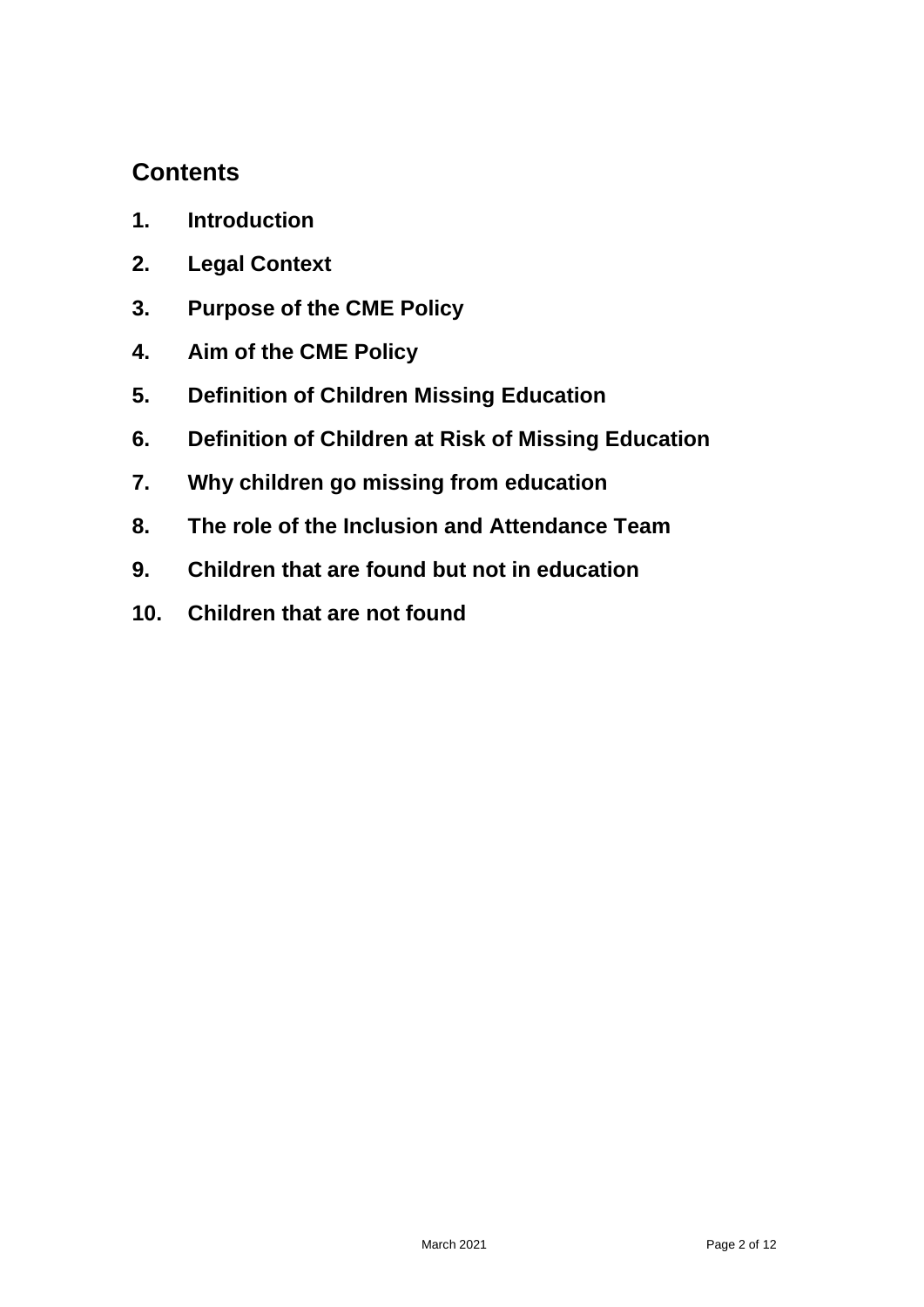#### **1.0 Introduction**

**Children Missing Education** (CME) is children of compulsory school age who are not on a school roll, or receiving a suitable education elsewhere, for example, at home or in alternative provision.

The purpose of the Children Missing Education (CME) Policy is to ensure that children and young people missing education are re-engaged in appropriate education provision in the shortest possible time, with lasting success and that no child is left without the educational provision which they are entitled to.

All children, regardless of their circumstances, are entitled to a full time education which is suitable to their age, ability, aptitude and any special educational needs they may have. Local Authorities have a duty to establish, as far as it is possible to do so, the identity of children of compulsory school age who are missing education in their area.

Missing education is damaging to the well-being of a child and may result in the child being at more risk of harm. This guidance should be used in conjunction with appropriate safeguarding best practice. When the circumstances of the child missing education is considered to add risk of harm to the child then actions should be taken without delay. A child going missing from education is a potential indicator of abuse or neglect, including child exploitation.

#### **2.0 Legal Context**

The Children Act 2004 placed a duty on all agencies to work together to promote the welfare of children and share information.

The statutory guidance Children Missing Education  $1$  sets out key principles to enable local authorities in England to implement their legal duty under section 436A of the Education Act 1996 to make arrangements to identify as far as it is possible to do so, children missing education (CME) The duty applies to all children of compulsory school age who are not on a school role and are not receiving a suitable education.

. A child missing education is not necessarily 'missing' i.e. a runaway. There are different procedures for reporting a child who goes missing<sup>2</sup>. Unless further information comes to light whilst investigating a child missing education, the child is deemed to be in the care of their family and is considered only as a child who is not in an educational provision. Further investigations may result

 $\overline{a}$ <sup>1</sup> Children Missing Education <https://www.gov.uk/government/publications/children-missing-education>

 $2$  LSCP joint protocol for missing children and young people [https://lincolnshirescb.proceduresonline.com/chapters/pr\\_joint\\_miss.html](https://lincolnshirescb.proceduresonline.com/chapters/pr_joint_miss.html)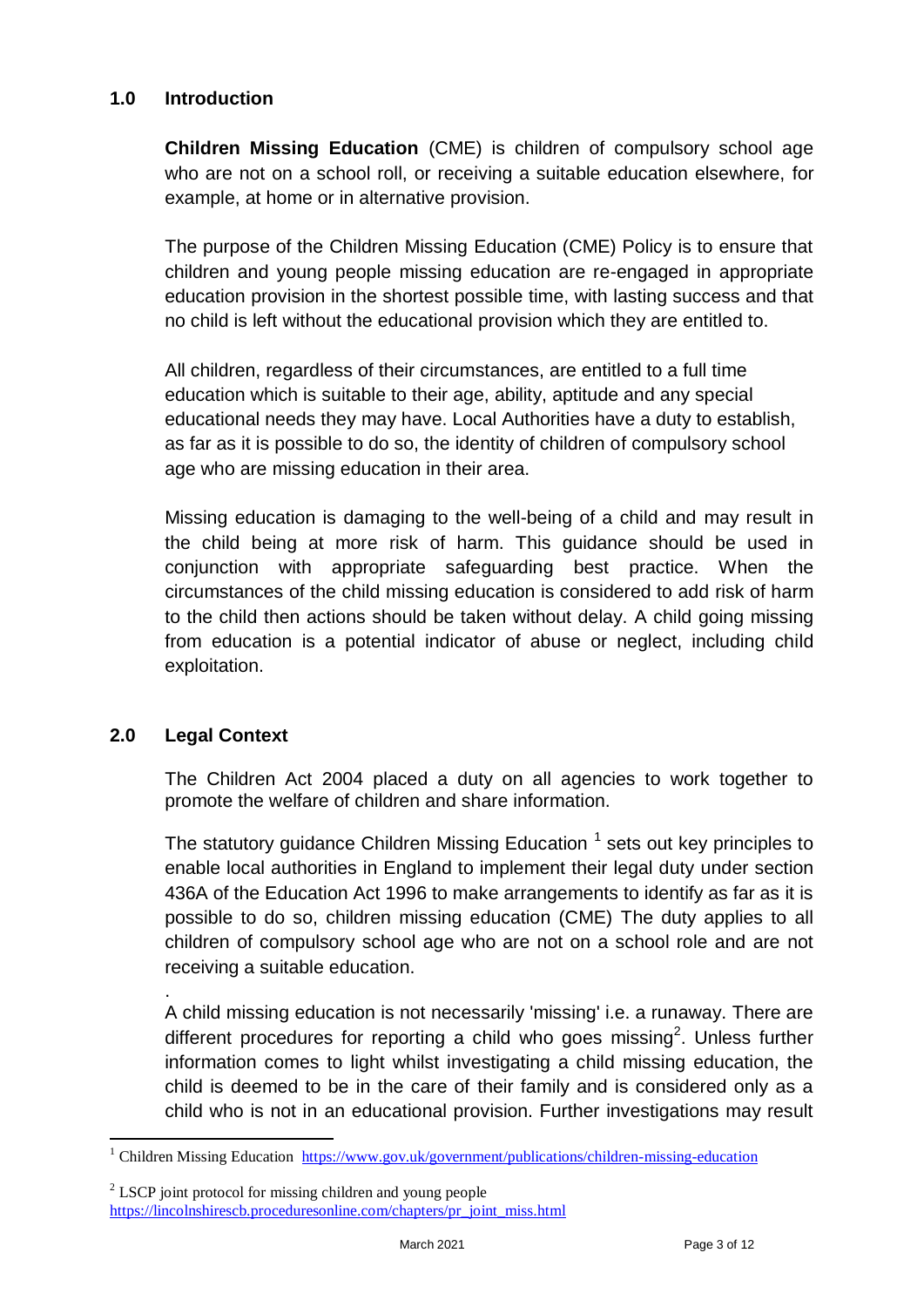in identifying the child as vulnerable if there are additional concerns for the family and the location of the family is unknown. In some situations, the process may link with the missing person protocol.

#### **3.0 Purpose of the CME Policy**

The purpose of the CME Policy is to establish a set of principles which all schools, services and partner organisations can sign up to in order to ensure children and young people living in Lincolnshire are safely on roll of a school, placed on alternative educational programmes or electively home educated at the request of parents.

The CME Policy has been designed to help the council meet its statutory duties in relation to the provision and the safeguarding and welfare of children. It does not replace any of the current child protection or safeguarding procedures that should be taken if a child is at risk of harm.

#### **4.0 Aim of the policy**

This policy is intended to inform local authority officers, schools, governing bodies and other agencies of the procedure and practice to be followed in order to track, monitor and maintain contact with children missing from education and those who are at risk of missing out on education.

The policy will:

- Inform schools, services and partner agencies about their role in assisting the local authority in identifying children missing education
- Raise awareness of the notification process
- Explain how children will be tracked and monitored until they are reengaged in education

#### **5.0 Definitions**

For the purpose of this document a child missing education is defined as:

*Any child of compulsory school age (5-16) who is not on a school roll, nor being educated otherwise (e.g. at home or in alternative provision) and who has been out of any education provision for a substantial period of time.*

The process of looking for children who are absent from school (and their whereabouts is unknown), starts as soon as the school has sufficient evidence to confirm this.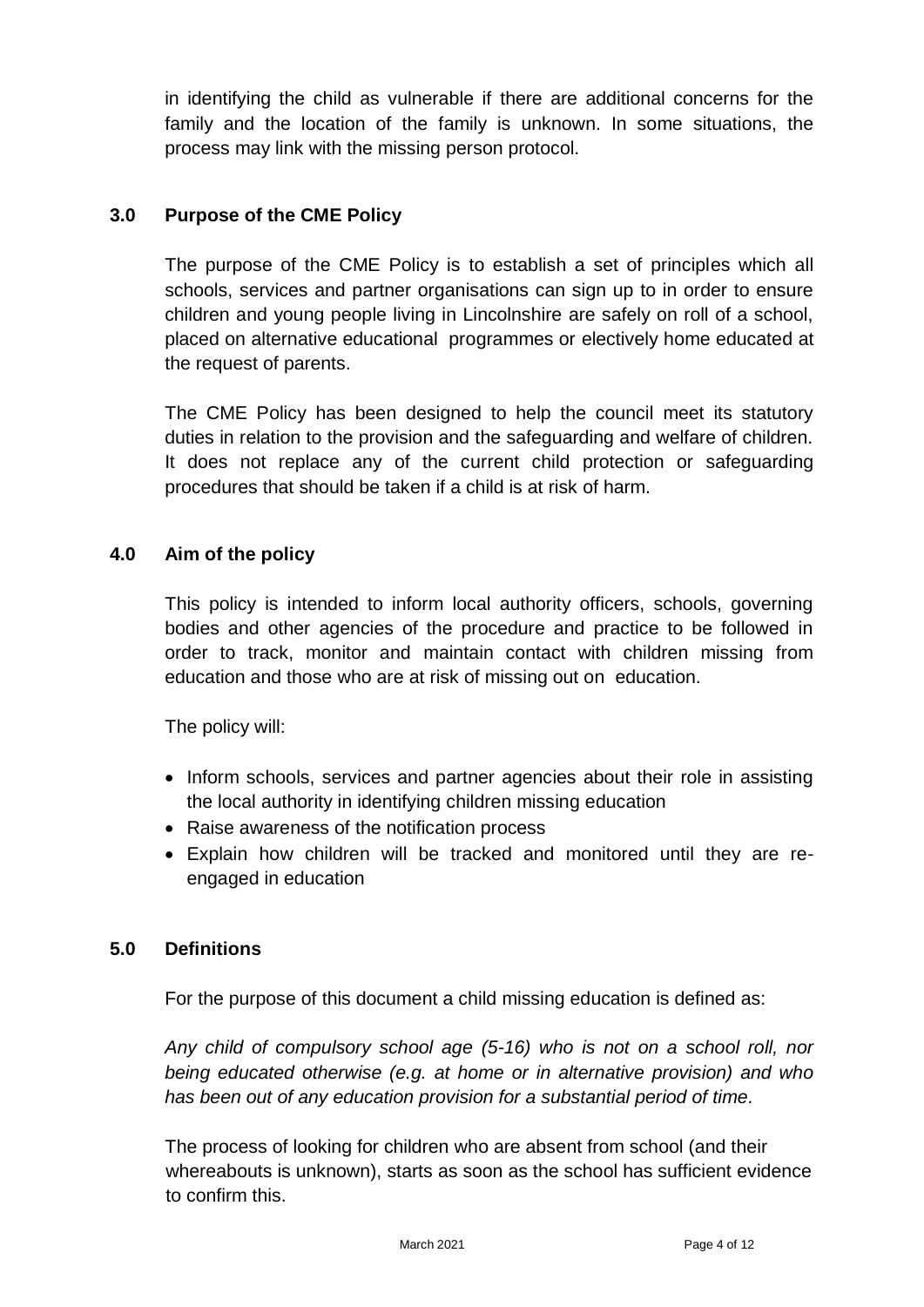Children and young people with poor or reduced school attendance are often vulnerable. Not only are they missing significant periods of learning, they may become children missing from education.

It is the responsibility of the school/education provision to ensure a child attends school once they are on the school roll. A child is not considered to be a child missing education whilst the school have knowledge that the child remains in the area and their school remains the nearest available. Where non-attendance is raised by the school, they are encouraged to manage this either in house or through external agencies.

Schools must let the local authority know about pupils who have been absent for significant periods of time and that the school are unauthorising this absence. Any child of compulsory school age (5-16) who is on roll of a school but has 10 consecutive days of unauthorised absences is known as a **Pupil Not Attending Regularly (PNAR)**. This information is reported through the PNAR notification survey.

Children who are not on a full timetable, may also be at risk of not receiving a suitable or sufficient education and could potentiall become a child at risk of missing education. Therefore all children of compulsory school age who are on a reduced timetable must be reported to the local authority through the **Reduced Timetable (RT)** notification survey. This information must be reported on a six weekly basis.

Both the PNAR and RT surveys can be found at <https://snaps.lincolnshire.gov.uk/snapwebhost/s.asp?k=156715892508>

Where a child is at risk of missing education, the local authority may contact the school and seek confirmation that the case is being appropriately managed.

#### **6.0 Why children go missing from education**

Children and young people can go missing from school or agreed education provision, for a variety of reasons. Their personal circumstances or those of their families may contribute to withdrawal. Children can also go missing when there is no systematic process in place to identify them and ensure they reengage with appropriate provision.

The most common reasons why children miss education include:

• child not register for school at age 5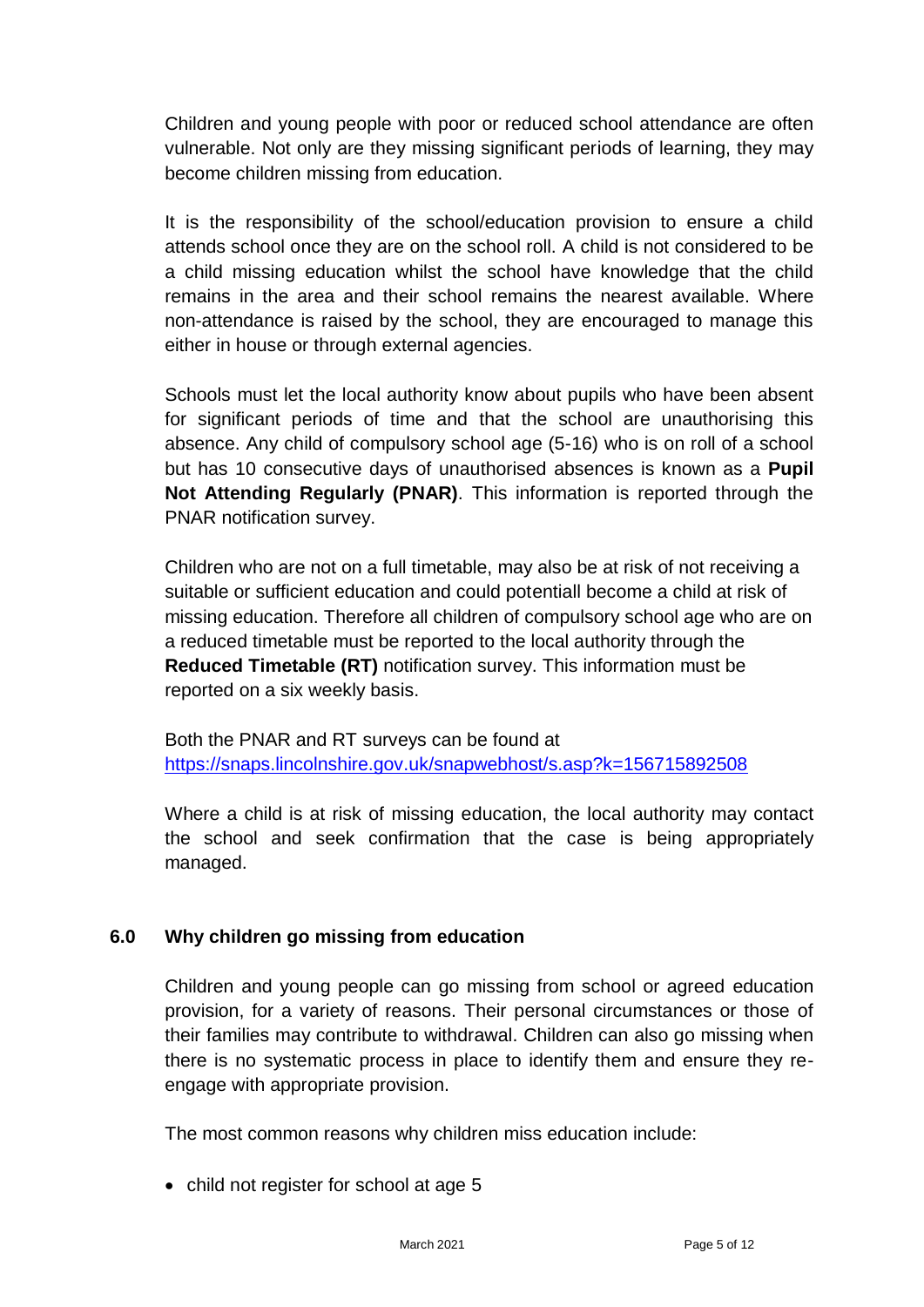- unsuccessful transition from infant to junior and primary to secondary
- ceasing to attend, due to exclusion (formal or illegal off rolling)
- child not attending following in-year transfer of school
- parent unable to find a school place after moving into the Local Authority
- parents failing to provide adequate learning whilst home educating

Below are some of the most common factors that contribute to a child or family becoming disengaged resulting in potentially being off roll of a school or not receiving education otherwise:

- child being a victim of bullying
- family moving house frequently or being homeless or having periods in a refuge
- family being transient
- child experiencing family breakdown
- disaffection with the school resulting in parents withdrawing their child or being 'asked to leave'
- child involvement in youth offending
- child being a victim of exploitation

Certain vulnerable groups are more likely to be affected by the factors listed above, these are:

- young people who have committed offences
- children who are being exploited
- children living in refuges
- children of families experiencing trauma i.e. suffering bereavement, domestic violence, homelessness etc.
- young runaways
- children with special educational needs
- refugee and asylum seeking children
- children who are new to the country
- Travellers
- children who are looked after
- school aged parents
- children with mental health issues
- young carers
- children who are permanently excluded from school
- young people being forced into marriage
- children involved in substance misuse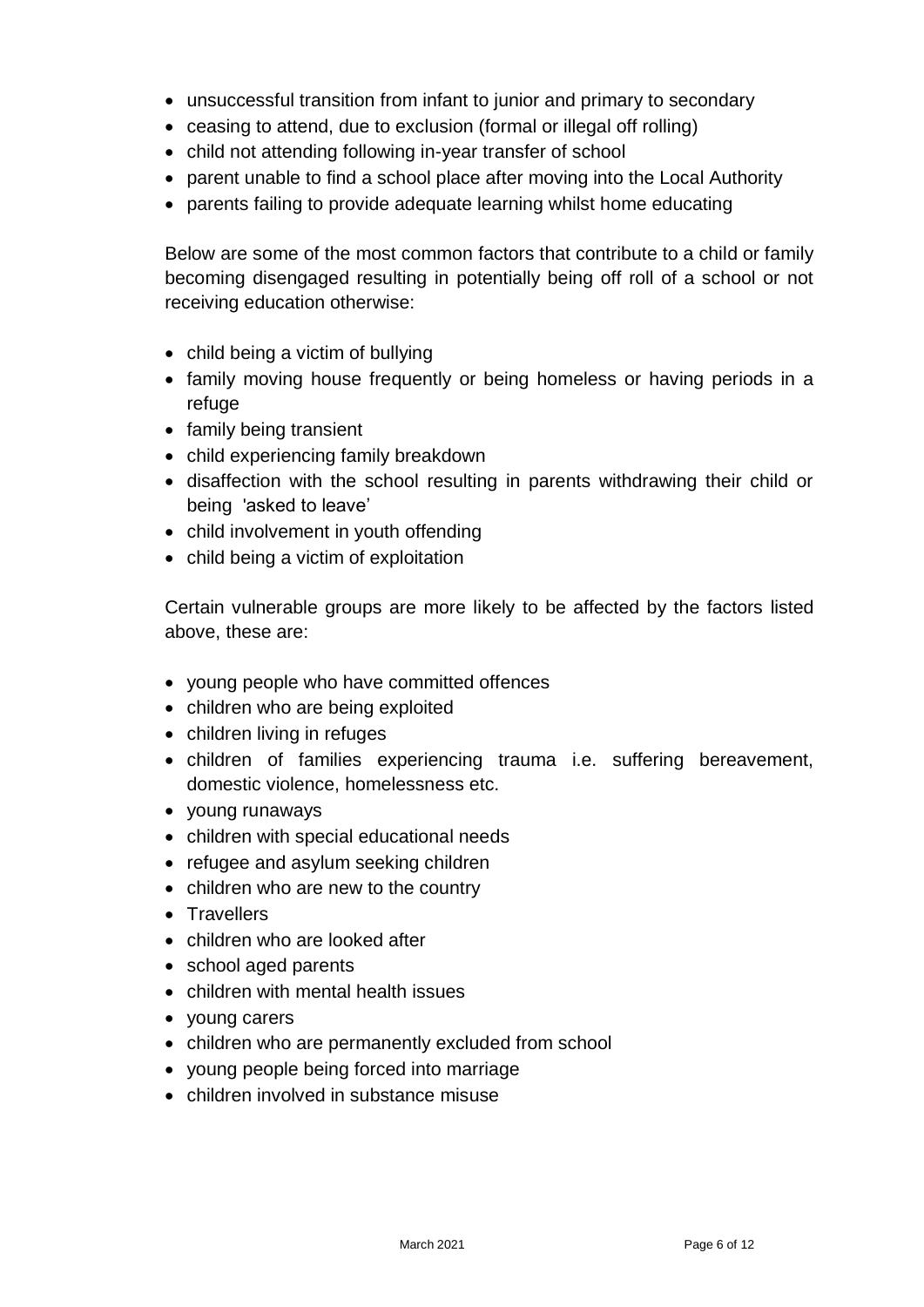#### **7. The role of Schools and Academies**

Schools and academies have a duty under section 10 of the Children's Act 2004 to work in partnership with the local authority with a view to improving the wellbeing of children in the authority's area.

Section 175 of the Education Act puts a duty on all schools to exercise their functions with a view to safeguarding and promoting the welfare of children. This includes identifying children who are not receiving education.

It is expected that schools and academies will have carried out all reasonable enquiries within their capacity to ascertain the whereabouts of the young person prior to informing the local authority that the child is missing education.

Once a school have ascertained that the child is no longer at the known address, they should report the child as missing education via the Children Missing Education notification survey.

As part of the survey the schools will complete a risk assessment which will identify any concerns the school have around the safety and wellbeing of the child missing education.

When a child is removed from the school roll based on regulation 8(1)e (outside reasonable distance), the school will be asked to complete a 'leavers' file (CML) so that the child can be tracked until they have arrived at their destination school rather than the child automatically being put in to the 'unknown' school category and deemed as CME.

The completion of the CME notification should be done after 5 days of investigation by the school or sooner if the school has evidence of a child missing education. Following this, the school should continue to make reasonsable enquiries unless they have sufficient evidence that the child has left the area.

The school may remove the child from roll after 20 days or before if they have sufficent evidence that the child has left the area and is being educated elsewhere. The school must inform the local authority that they have removed the child from roll using their Child Missing Leavers process (CML).

The school may remove the child from roll after 20 days if they have reported the child as missing education and have not received further confirmation that the child is in the area and should be attending their school.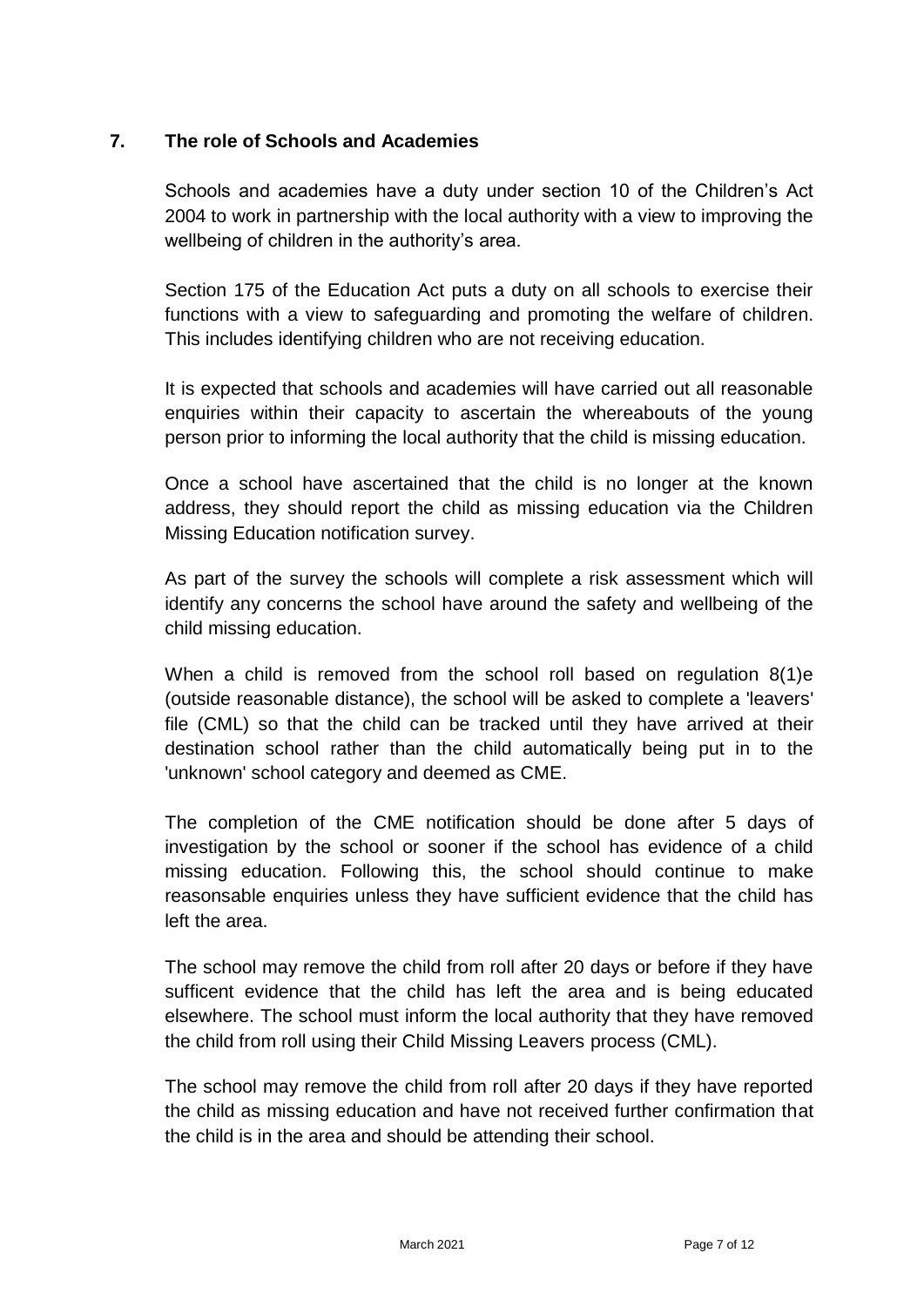Appendix 1 **Children Missing Education Flow Chart** shows the different pathways of the most common situations that result in a child missing education and how the school should respond.

#### **8.0 The Role of the Inclusion and Attendance Team**

The Inclusion and Attendance team are responsible for responding to notifications of children missing education and children who are at risk of missing education. The team work closely with other relevant service areas i.e. School Admissions, Pupil Reintegration Team (PRT), Ethnic Minority and Traveller Education team (EMTET), SEND and Early Help as examples. The team will ensure the process for identifying, investigating and finding children missing education is carried out.

The Inclusion and Attendance team are responsible for tracking children that are missing education. This is carried out by the CME Tracker. The tracker is responsible for recording the CME status onto the Integrated Children's Services database (Mosaic)

When a child is referred to the local authority, the CME Tracker will initially check to see if a child is on roll of another school.

Where appropriate and possible, the CME Tracker will investigate the whereabouts of the family by contacting agencies such as Housing, Health, Ministry of Defence and Children's Advisory Service and use systems such as Key to Success and School2School.

Once the CME Tracker has carried out all possible checks and the child/family is still not located, the Safeguarding and Education Welfare Officer (SEWO) within the Inclusion and Attendance team may visit the home and make enquiries within the local area to attempt to establish where the family may have moved to. The SEWO will use the risk assessment completed by the school to prioritise their searches.

#### **8. Children that are found but not in Education**

Most children are found through the investigations above. When a child is found, and they are not in education, the SEWO will support the parents to get the child back into education. This is usually achieved by asking parents to submit a School Admission form. If however, the parent/carer does not fulfil their legal duty to ensure their child receives an education, the local authority may commence a School Attendance Order.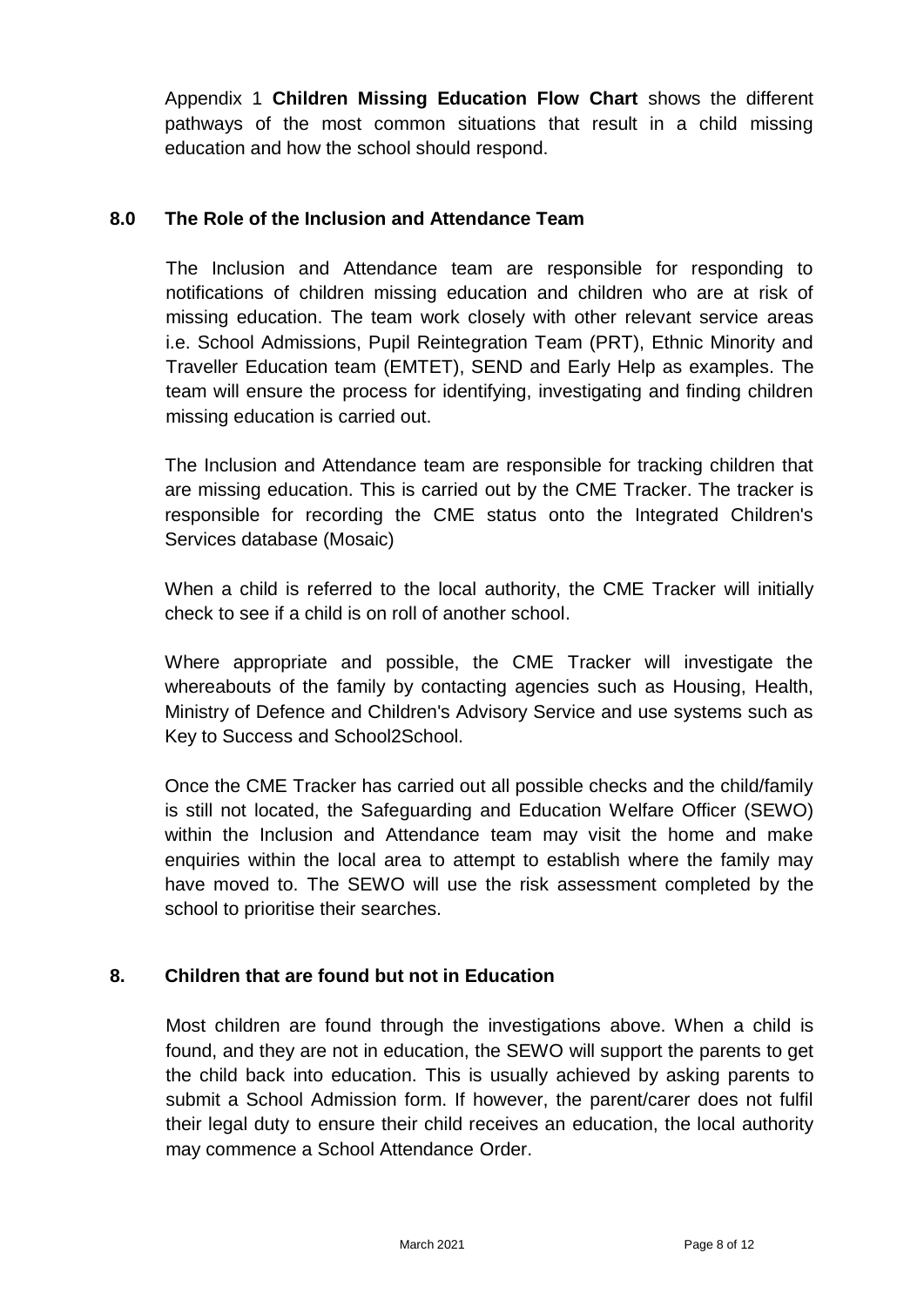It is possible that the child has not been to school for a significant period of time and therefore they may be placed in a school using the Fair Access Protocol. Children who have been out of school for a lengthy period of time will potentially need more support that a usual in-year admission. Schools should consider completing appropriate assessments to establish needs and ensure that the reintegration into education is successful.

#### **9. Children that are not found**

A small percentage of children who are reported to the Local authority as CME are not found following the investigations. This does not necessarily mean that the child is at risk as the child is assumed missing with their family. The risk assessment that is completed by the school will help to determine the level of concern.

If it is suggested that the family have moved out of the county and the CME Tracker knows which authority they have moved to, the Tracker will contact this authority to notify them. The Local Authority may use School2School to send out an email to all local authorities as a response to a child missing education.

If the family leaves the country without informing the school of their location and the school have notified the local authority of this child as a CME as they have concerns, the SEWO will check with the school and other agencies as to the nature of the concerns. They may check with Immigration and Border Force depending on the level of concern.

Children who are not found at the end of all investigations are reported to HMRC who may be able to provide us with a forwarding address or confirm that the family is still residing at the current address.

Further investigations will be carried out on children who remain missing. This will be more regularly with newer cases moving to twice a year for older cases. These investigations will continue until the child is no longer statutory school age.

#### **Contact Details**

**CME Team** Email: [cme@lincolnshire.gov.uk](mailto:cme@lincolnshire.gov.uk) Tel: 01522 552771 CME referral for Lincolnshire schools <https://snaps.lincolnshire.gov.uk/snapwebhost/s.asp?k=156715892508>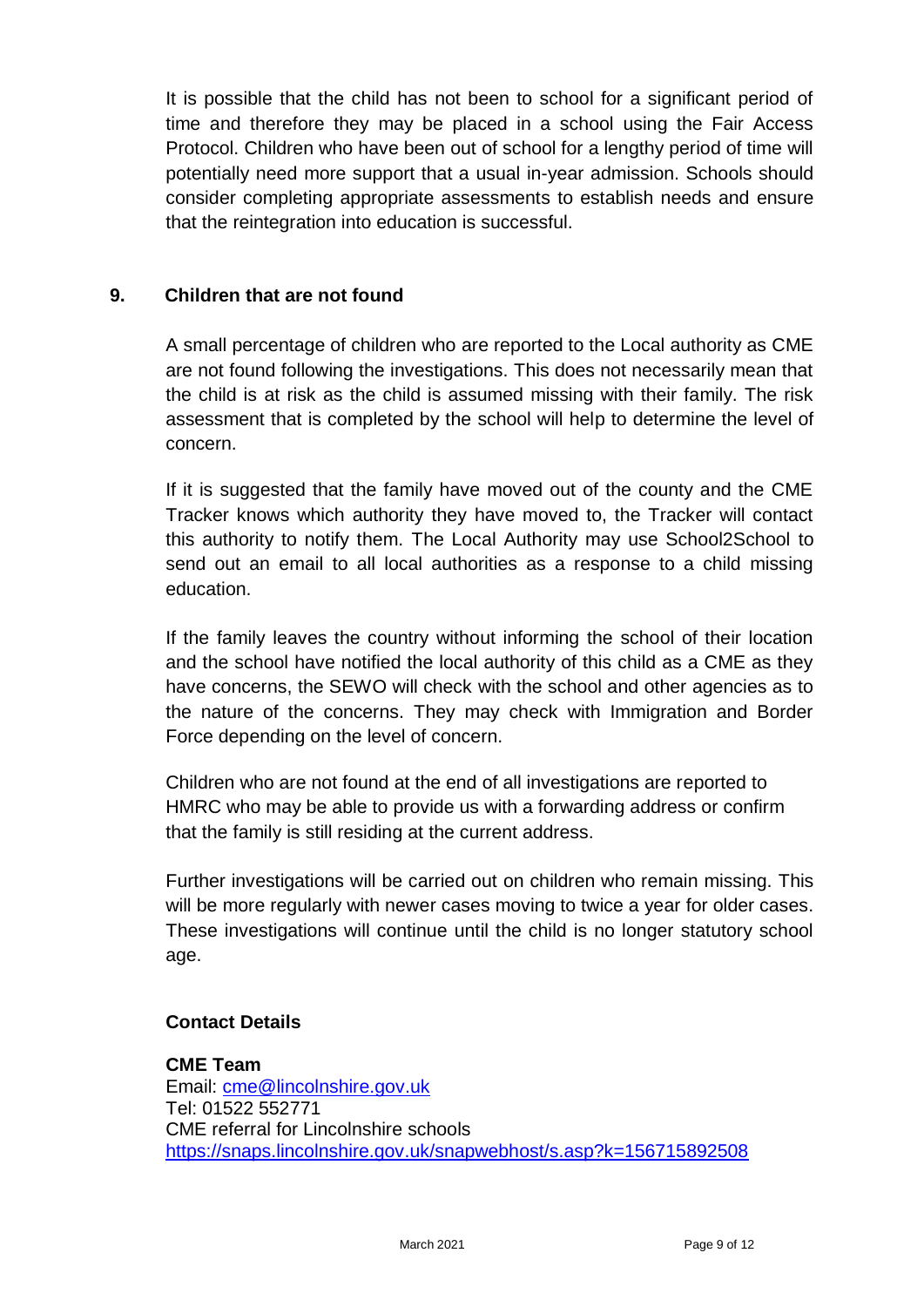#### **EHE Team**

Email: **ehe@lincolnshire.gov.uk** Tel: 01522 553241 EHE referral for Lincolnshire schools <https://snaps.lincolnshire.gov.uk/snapwebhost/s.asp?k=159903791844>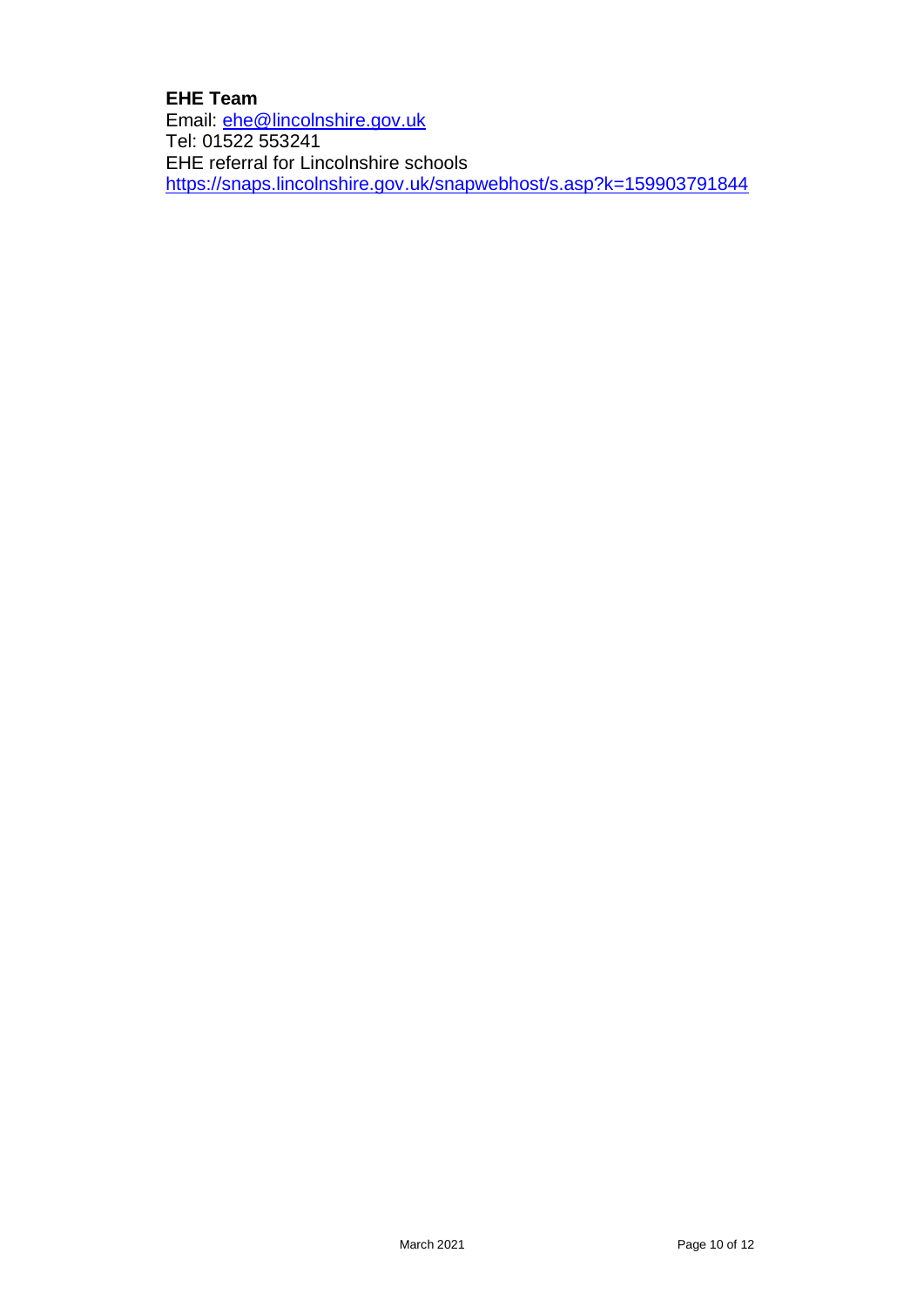### **Appendix 1 - Children Missing Education Flow Chart**

| A child/young person is on roll of a school<br>but not attending                                                                                                                                                                                                                                                                                                                                                                                                                                                                                                                                                                                                                                                                                                                                                                                                                                                                                                                                                                                                                                                                                                                                                                                                                           | A child/young person moving out of<br>county                                                                                                                                                                                                                                                                                                                                                                                                                                                                                                                                                                                                                                                                                                                                                                                                                        | <b>Family indicate they are</b><br>moving to another<br>country                                                                                                                                                                                                                                                                                                                                                                                                                                                                                                                                        | <b>School Admissions</b>                                                                                                                                                                                                                                                                                                                                                                                                                                                                                                                                                |
|--------------------------------------------------------------------------------------------------------------------------------------------------------------------------------------------------------------------------------------------------------------------------------------------------------------------------------------------------------------------------------------------------------------------------------------------------------------------------------------------------------------------------------------------------------------------------------------------------------------------------------------------------------------------------------------------------------------------------------------------------------------------------------------------------------------------------------------------------------------------------------------------------------------------------------------------------------------------------------------------------------------------------------------------------------------------------------------------------------------------------------------------------------------------------------------------------------------------------------------------------------------------------------------------|---------------------------------------------------------------------------------------------------------------------------------------------------------------------------------------------------------------------------------------------------------------------------------------------------------------------------------------------------------------------------------------------------------------------------------------------------------------------------------------------------------------------------------------------------------------------------------------------------------------------------------------------------------------------------------------------------------------------------------------------------------------------------------------------------------------------------------------------------------------------|--------------------------------------------------------------------------------------------------------------------------------------------------------------------------------------------------------------------------------------------------------------------------------------------------------------------------------------------------------------------------------------------------------------------------------------------------------------------------------------------------------------------------------------------------------------------------------------------------------|-------------------------------------------------------------------------------------------------------------------------------------------------------------------------------------------------------------------------------------------------------------------------------------------------------------------------------------------------------------------------------------------------------------------------------------------------------------------------------------------------------------------------------------------------------------------------|
| School attempts to contact parents. Good<br>practice is to contact from day 1 of absence but<br>no later than<br>day <sub>3</sub><br>The school must:<br>$\Box$ make on-going attempts, beginning on the first<br>day of any unexplained absence, to contact the<br>pupil's parents/carers either by telephone ,or text<br>messaging<br>$\Box$ make further attempts to contact the parents,<br>either by letter or by home visiting<br>$\Box$ contact any other schools where the pupil or<br>their siblings are known to have been pupils<br>$\Box$ check with the pupil's peer group to ascertain if<br>they are aware of any change in the pupil's place<br>of residency<br>$\Box$ contact any relevant agency, for example, the<br>family welfare officer in the relevant armed forces<br>in the case of a service child.<br>School should be following their school<br>attendance and safeguarding procedures<br>If no contact is made with parents/carers,<br>complete home visit<br>School/Academy should continue to make an<br>effort to engage the family using e-mails<br>telephone and other contact methods. Records of<br>each attempt to contact must be made, ensuring<br>there is a complete and comprehensive record of<br>the steps taken including dates, actions and | Check that the contact details for the<br>parent(s) are/is correct. This includes the<br>family's new address, name of new school<br>(if known), leaving date, email addresses of<br>family and new school (if known)<br>The new school should make contact. If<br>not, make contact with the school given to<br>confirm that the child is on roll. If<br>confirmation received that child is<br>attending, take child off roll and complete<br>CML file.<br>If no new school is given or child is not<br>attending new school and that school does<br>not have a start date, after 5 days from<br>leaving date, report the child as CME<br>through the notification survey.<br>Do not take off roll<br>After 20 days, if no further information<br>following joint investigation between school<br>and local authority, remove from roll and<br>complete CML file. | Check that the contact details<br>for the parent(s) are/is<br>correct. This includes the<br>family's new address, name<br>of new school (if known),<br>leaving date, email addresses<br>of family and new school (if<br>known)<br>If the information is provided,<br>remove child from roll and<br>complete the CML file within<br>5 days of leaving date<br>If the information is not<br>provided complete the CME<br>notification survey<br>After 20 days, if no further<br>information following joint<br>investigation between school<br>and local authority, remove<br>from roll and complete CML | If a school place has been<br>allocated. (reception, transfer<br>from infant to junior or year 6<br>to $7)$<br>and there has been no<br>acceptance/agreed start date,<br>by parent/carer, school should<br>make attempts to engage<br>(telephone, texts, e-mails<br>letters and home visit)<br>If a child has been allocated a<br>place and they do not arrive<br>on the expected day i.e. start<br>of term, the school must follow<br>non-attendance procedures<br>(see column one and follow<br>same procedure). Do not<br>assume that child is at another<br>school. |
| outcomes for each step                                                                                                                                                                                                                                                                                                                                                                                                                                                                                                                                                                                                                                                                                                                                                                                                                                                                                                                                                                                                                                                                                                                                                                                                                                                                     | <b>Health Related Absence</b>                                                                                                                                                                                                                                                                                                                                                                                                                                                                                                                                                                                                                                                                                                                                                                                                                                       |                                                                                                                                                                                                                                                                                                                                                                                                                                                                                                                                                                                                        | Mid-year application                                                                                                                                                                                                                                                                                                                                                                                                                                                                                                                                                    |
| If there is confirmation that the child is at the<br>place of residence known to the school but not<br>attending, the school continues to follow their non<br>school attendance procedures<br>Do not remove from roll<br>After 10 days of unauthorised absence inform the<br>local authority through the Pupil Not Attending<br>Regularly (PNAR) notification survey<br>If there is confirmation that the child is no longer<br>at the place of residence known to the school but<br>can still attend the school, make amendments to<br>child's file and continue with non-school                                                                                                                                                                                                                                                                                                                                                                                                                                                                                                                                                                                                                                                                                                          | If a child has been out of school for 15<br>days or more (consecutive or<br>cumulative) due to health reasons and<br>there is robust medical evidence to<br>support the absence, school can follow<br>the process of referral to the Local<br>Authority for alternative provision as<br>outlined in the LA Policy on Education<br>for Children with Medical Needs.                                                                                                                                                                                                                                                                                                                                                                                                                                                                                                  |                                                                                                                                                                                                                                                                                                                                                                                                                                                                                                                                                                                                        | If application is to transfer<br>schools, the leaving school<br>should keep on roll until it<br>has been confirmed by the<br>new school that they have<br>been put on roll of that<br>school. A child should be<br>placed on roll at the point of<br>acceptance by parent/carer.<br>If there is no confirmation,<br>the leaving school must<br>follow non-attendance<br>procedures (see column<br>one)                                                                                                                                                                  |
| attendance procedures                                                                                                                                                                                                                                                                                                                                                                                                                                                                                                                                                                                                                                                                                                                                                                                                                                                                                                                                                                                                                                                                                                                                                                                                                                                                      | Child who is not in receipt of full time<br>education                                                                                                                                                                                                                                                                                                                                                                                                                                                                                                                                                                                                                                                                                                                                                                                                               | <b>Looked after Children</b><br>(LAC)                                                                                                                                                                                                                                                                                                                                                                                                                                                                                                                                                                  | <b>Traveller Children</b>                                                                                                                                                                                                                                                                                                                                                                                                                                                                                                                                               |
| If there is confirmation that the child is no longer<br>at the place of residence known to the school and<br>will not be attending the school, check that the<br>child is attending the new school if known before<br>removing from roll. Once confirmed remove from<br>roll and complete CML file.<br>If a new school is not known, report the child as<br>child missing education (CME) notification<br>survey. Do not take off roll.<br>After 20 days, if no further information following<br>joint investigation between school and local<br>authority, remove from roll and complete CML<br>file.                                                                                                                                                                                                                                                                                                                                                                                                                                                                                                                                                                                                                                                                                     | A child not in receipt of full time<br>education (usually 25 hrs) must be<br>entered on the Reduced Timetable<br>notification survey                                                                                                                                                                                                                                                                                                                                                                                                                                                                                                                                                                                                                                                                                                                                | If a LAC child is moving<br>placement and no longer<br>attending the same school,<br>the current school needs to<br>liaise with social worker and<br>virtual school. Do not<br>remove from roll until<br>directed by Virtual School                                                                                                                                                                                                                                                                                                                                                                    | If a parent notifies the school<br>that they are travelling, the<br>school should ask the parent<br>for a return date and contact<br>details. The family should<br>notify the school if there is<br>any change to the return<br>date and provide a new<br>date. If the child does not<br>return to school on the<br>agreed date and is not able<br>to confirm or approve the<br>alternative, the school follow<br>the non-attendance<br>procedures (see column<br>one)                                                                                                  |